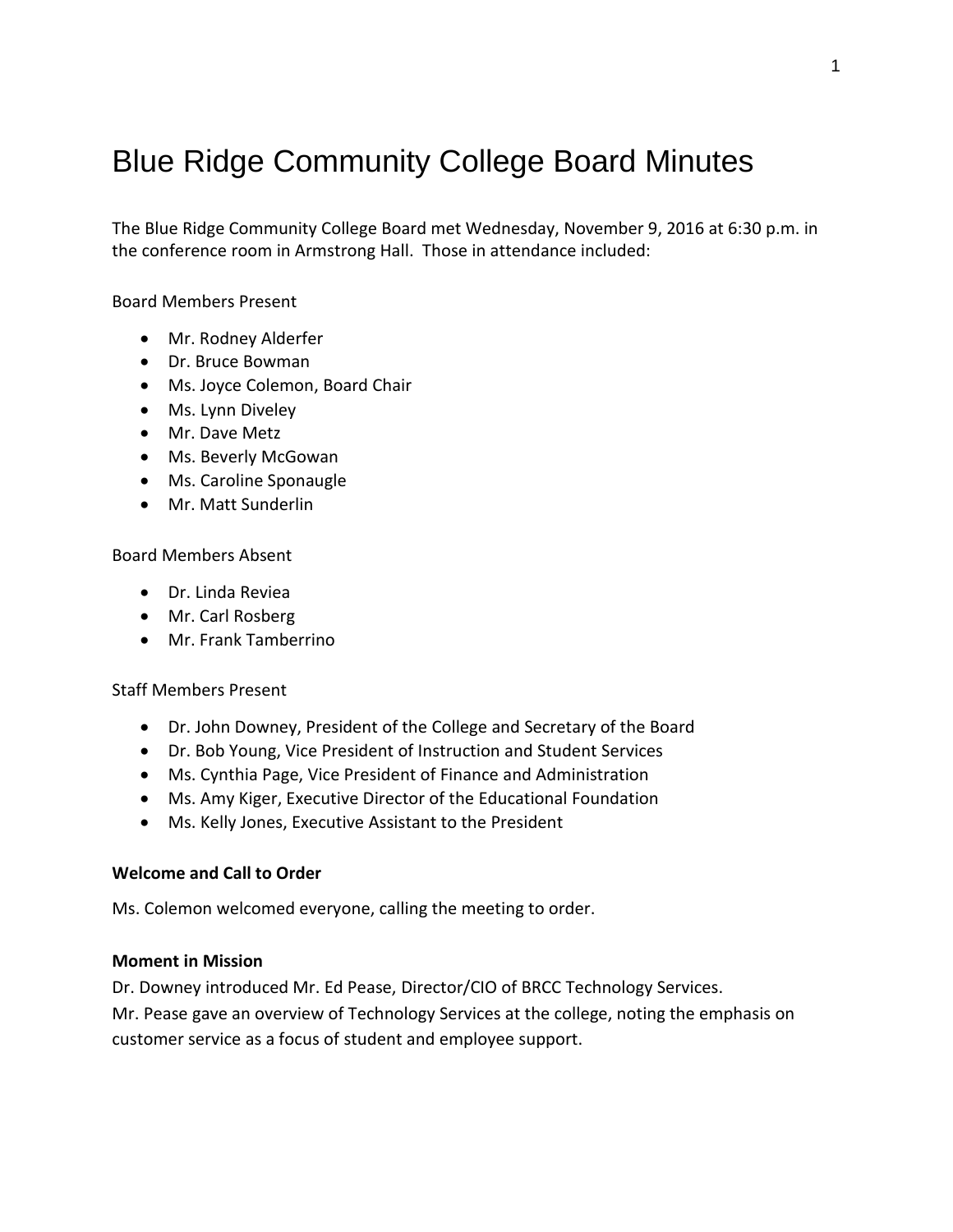## **Approval of the Proceeding Meeting Minutes September 14, 2016**

**Ms. Diveley moved that the minutes from the September 14, 2016 be approved; Mr. Sunderlin seconded and they were approved unanimously.**

## **Finance and Facilities**

Mr. Alderfer and Ms. Page reviewed the local funds for July 1, 2016 thru October 31, 2016. Mrs. Page pointed out the commission revenue for Food Service and Campus Coffee in the Vending Fund represents commission for sales for one week in August and the month of September. She also reported that commissions for the Bookstore Fund are expected to be lower than the prior year due to the structure of the contract and reduced sales volume. The commission increases as sales increase. In previous years the College was in the \$2-\$3 million sales tier; last year, however, sales were in the \$1-\$2 million tier. The commission for 2016-17 is based upon the sales of the previous year, and because of the structure of the contract, a lower rate will be applied to this year's sales. **These were recommended from committee for approval and to be filed for audit; this was approved unanimously.**

Ms. Page reviewed the status of construction projects noting that the campus is planning for the staging of the parking garage construction to ensure safety of those on campus and minimize disruption to normal operations. She reported that the Request for Qualifications for the Construction Management of the Bioscience building was released by VCCS and a dozen firms responded. Those responses will be evaluated by a team of VCCS and BRCC employees. Dr. Downey reported that some smaller construction companies are not happy with the Construction Management at Risk process, and have contacted the VCCS to discuss the procedures. They prefer the low bid process. VCCS is responding to their concerns.

Ms. Page reported that the drainage problems at the South end of Houff had been remedied by the contractor. Drain tiles were installed and there had been no further issues with water pooling in that area.

Dr. Downey reported that the College was notified by the Chancellor to expect a 7.5% reduction in state funding for 2017-18. This reduction will impact the College operating budget, not the local funds. The Governor will release the proposed budget in mid-December and the College will be working to develop a balanced budget.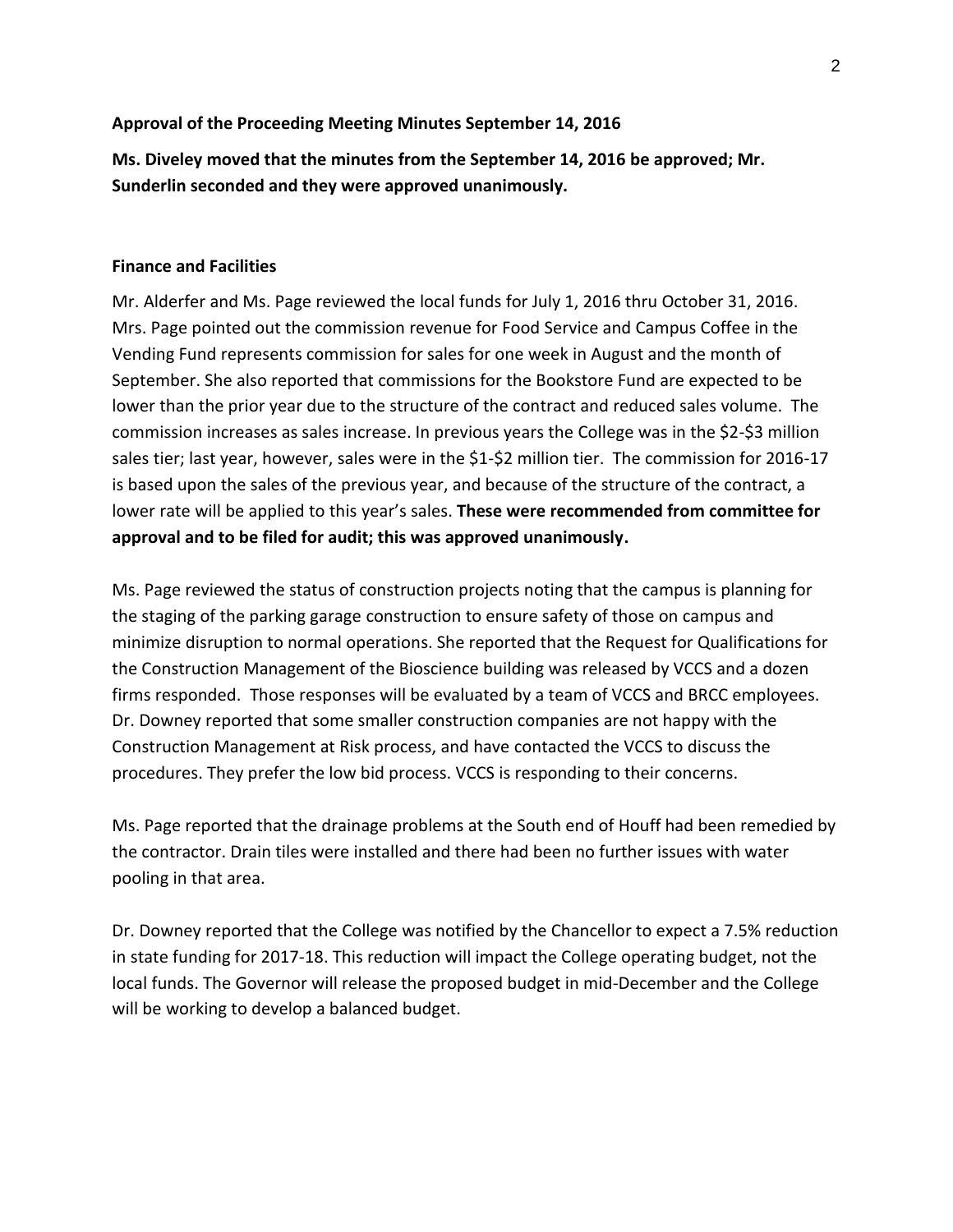## **Curriculum and Student Affairs**

Ms. Diveley and Dr. Young reported for the committee. Due to tightening of Financial Aid standards, a couple of curricula needed updating to streamline curriculum. **This was recommended from committee for approval; it was approved unanimously**.

Dr. Young reviewed the new course updates of Rotax Service and Maintance courses in the Aviation Maintenance program.

**This was recommended from committee for approval; this was approved unanimously**.

## **Personnel Report.**

Ms. Page reviewed the Personnel Report on page 32.

## **Enrollment update**

Dr. Young distributed and reviewed the enrollment report. Fall finished at 5% down which is better than the last several years. Dr. Downey noted that headcount was down 1% with FTES down 5% indicating that students are taking fewer classes a semester.

## **Educational Foundation**

Ms. Kiger reviewed the Annual Fund report to date noting there has been 100% Foundation Board participation this year and 91% of the College Board.

Spring Fling is April 21, 2017 with the theme of '50 and Fabulous'.

Ms. Kiger reviewed the info from the Major gifts campaign, reporting \$7,568,614 has been raised as of November 1, with a goal of another \$500,000 by December 31, 2016.

Ms. Kiger reported that the Foundation's recent audit went very well, noting that Tami King and Angie Glenn have managed the Foundation's accounting really well, even with the extra funds from the campaign.

## **Graduation**

Dr. Downey reminded the board that graduation is Saturday, May 13, 2017 at 10 a.m. on the BRCC campus with an inclement weather location of JMU on Saturday, May 13 at noon. Dr. Downey asked the board to email any recommendations for graduation speaker to Ms. Jones.